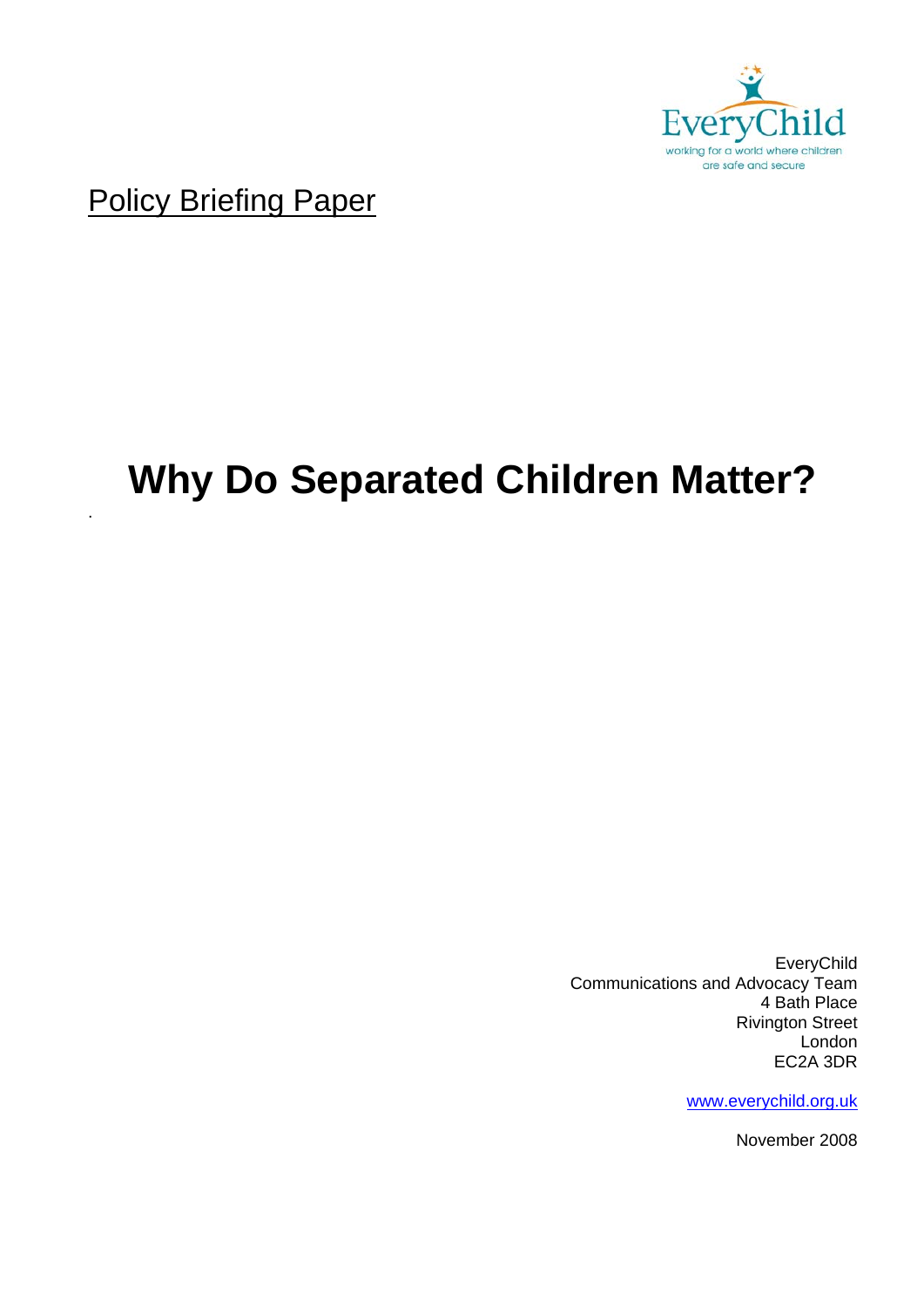## **Why Do Separated Children Matter?**

### **Introduction**

EveryChild is an international development charity working in over 15 countries around the world. EveryChild's focus is children separated from their families and communities or in danger of being so. We do this through three different intervention types: Prevention, Protection and Re-integration. This clear focus on separation sets EveryChild apart from other INGOs

EveryChild believes the separation of children from their families or usual carers in developing countries is seriously undermining attempts to build healthy communities and meet development goals. Articles 7,8 and 9 of the United Nations Convention on the Rights of the Child state that children have the right to be cared for by their parents, that governments must respect family ties and children should only be separated from their families if it is in the best interests of the child.

However, there is very little policy and research around separation as a global issue with most NGOs and governments preferring to focus on analysis of specific groups of vulnerable children such as street children or child labourers. EveryChild believes that the additional damage of separation is hidden within these groupings. A lack of understanding of the specific situations and needs of highly marginalised separated children means that many interventions may fail to target their specific needs. It is essential that research is undertaken that looks at separation as a specific issue to ensure that interventions reach the most vulnerable children within these and other groupings. EveryChild hopes this paper and the research planned to follow will enrich our understanding of separation as a global development issue and enable us to advocate more effectively on behalf of children separated or at risk of being so. $1$ 

### **1 Who are these separated children?**

Separated children are boys and girls who have been separated from their parents, carers or families over a period of time. There are many push factors that can result in separation, including poverty, violence and abuse in the home, the death of parents, armed conflict or natural disasters. Separated children are not a homogenous group. Separation comes in many different forms. The challenge for organisations working with vulnerable children is delivering interventions informed by research that indicates the specific nature of separation in different contexts.

Separated children can be categorised according to the push factors that may have caused their separation. For example:

- Children who have been orphaned, especially those orphaned by HIV and AIDS
- Children who have become separated for the purposes of exploitation e.g. trafficked children
- Child refugees who have become separated from family by armed conflict
- Children with a disability placed in institutional care

Separated children can also be categorised according to their living situation. For example:

- Children living in institutions
- Children held in detention
- Child-headed households

 $\overline{a}$ 

- Children living on the streets
- Children living with employers (e.g. child domestic workers)

 $<sup>1</sup>$  This paper is based on a desk review and interviews with EveryChild staff. More comprehensive research is planned for</sup> 2009.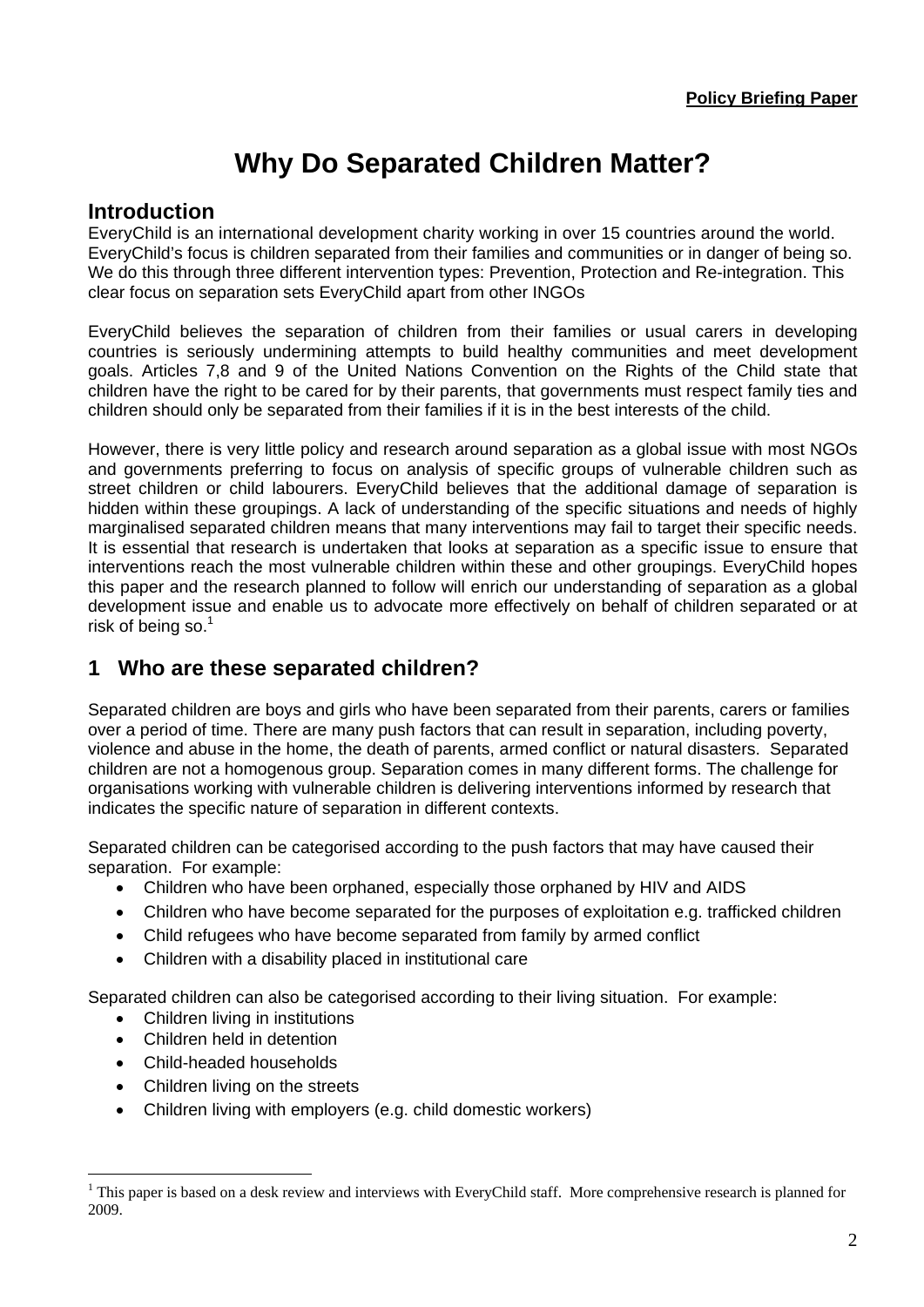### **2 Why does a child's separation matter?**

### **2.1 Separation threatens children's survival and development**

Separated girls and boys are at risk of a range of problems which affect their survival and development. Very young children are especially vulnerable, with 0-3 years old facing increased risk of mortality if they lose their mothers (UNICEF et al 2006). The sexual abuse and early sexual activity associated with some forms of separation, such as early marriage or trafficking into prostitution, exposes children to sexually transmitted infections (STIs), and girls to the risks associated with early pregnancy (Pinheiro 2006). Children living on the streets, and children who have been in conflict with the law have been noted to engage in risky activities which expose them to HIV infection (Pinheiro 2006; Ban Ki-Moon 2007). Orphans are also more at risk of STIs than non-Orphans (UNICEF et al 2006).

As shown below, violence, abuse and neglect suffered by separated children can threaten physical health and chances of survival. The abuse, neglect, exploitation and loss often associated with separation can also cause children major mental health problems. Research in Uganda suggests high levels of anxiety and depression amongst orphans with 12% stating that they sometimes wished they were dead (UNICEF et al 2006). In Russia, it has been reported that a staggering 1 in 10 young people leaving in institutions commit suicide ( cited in Pinheiro 2006).

Boys and girls who live apart from their parents are more vulnerable to malnutrition. Children who have been orphaned by AIDS often either struggle to provide for themselves in child headed households (see Walker 2002), or live in large extended families where adults, frequently elderly grandparents, are unable to provide for all the children in their care (UNICEF et al 2006). The vulnerability of orphaned children is compounded by discrimination, with many children, living without their parents, receiving different food and clothing from other children in the household (UNICEF et al 2006). Children who live with employers, such as child domestic workers or trafficked children, are often given inadequate food, and may even be denied food as a form of punishment (Blaghbrough 2008).

There is widespread evidence that children who are denied a loving, continuous bond with a parental figure suffer major developmental set backs. Children in institutional care in Central and Eastern Europe and the Former Soviet Union have been shown to suffer from low IQ, poor motor skills, and delayed language development (EveryChild 2005; Johnson et al. 2006; Tolfree 2003).

### **2.2 Separation threatens children's education**

Evidence suggests that the majority of separated children are unable to receive an adequate education. For example, in Uganda 27% of children who have lost both parents stopped primary school at some point, compared with 14% of children who are not orphans (UNICEF et al. 2006). As with the allocation of food, orphans may be discriminated against in decisions about education within the household. Research in ten Sub-Saharan African countries found than orphans were less likely to receive an education than other children in the same household (cited in UNICEF et al. 2006).

Children who are separated for the purposes of exploitation may be especially unlikely to receive an adequate education as their work often prevents them from regularly attending school. Although child domestic workers are often supposed to receive an education in return for their work, evidence suggests that in reality the employers that they live with often deny them this right (Blaghbrough 2008). For girls, leaving their parental home to go to live with husbands following early marriage usually puts an end to all hope of attending school (Pinheiro 2006).

### **2.3 Separation exposes children to exploitation, violence and abuse**

The recent UN global report on violence against children listed children particularly vulnerable to violence and abuse. A striking proportion of these girls and boys are separated children including children living in institutions, children in detention, children living on the streets, orphaned children, trafficked children and children who have been forced into early marriage (Pinheiro 2006). The report shows that separation exposes children to often extreme forms of violence in a number of different settings: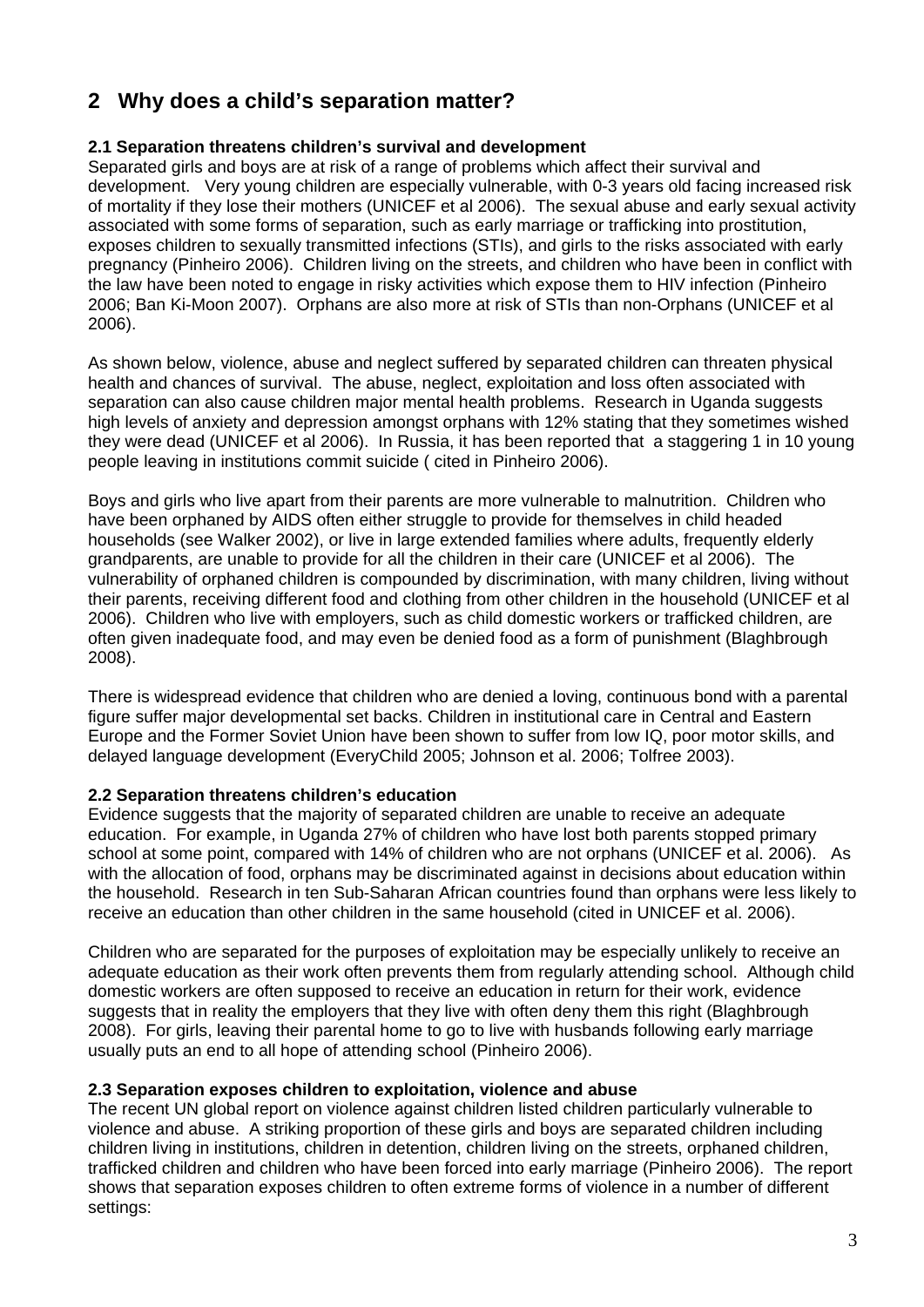- **In institutions:** The high levels of physical, mental and sexual abuse experienced by children in institutions have been widely documented (EveryChild 2005; Pinheiro 2006; Tolfree 2003). For example, in Kazakhstan, 63% of children in state run children's homes have reported violence. In Romania, one third of institutionalised children are aware of cases where children are obliged to have sex with staff or older children (Pinheiro 2006). Shockingly, abuse can be legally sanctioned, or used as a form of treatment. In 145 states, corporal punishment and other forms of degrading punishment are not explicitly prohibited in institutions. In Turkey, ECT is still used on children in psychiatric institutions (Pinheiro 2006).
- **In detention:** In 78 countries, corporal punishment remains a legal disciplinary measure against children in detention. In 31 states, corporal punishment is still permitted as a sentence against children. In many countries, violence is used to extract confessions from children. Children may be placed in detention with older children or with adults, further exposing them to risks of violence and abuse (Pinheiro 2006).
- **In the home:** Orphans living with extended family members are often treated differently from other children in the household. This discrimination can extend to violence and abuse. Research suggests that corporal punishment is more common against orphans than other children in the household. A study in Zambia shows that orphans taken in by extended family members are often subject to sexual abuse from uncles, step fathers and cousins (Pinheiro 2006). Child domestic workers living in the homes of their employers are often subject to verbal, physical and sexual violence. This abuse may come from employers and from other children in the household (Blagbrough 2008). Girls who are forced to marry early may be subject to rape and domestic violence from their often older husbands. In-laws may also punish girls for inadequate dowry payments or not fulfilling their 'duties' as a wife or mother (Pinheiro 2006).
- **On the streets:** Children living and working on the streets are often viewed as a nuisance. This can lead to violence on the part of police, security guards and members of the public (Delap 2008). In extreme cases, vigilante groups have been formed to rid the streets of beggars, leading to reported murders of street children (Pinheiro 2006).

Separated children are often exploited through harmful forms of work. This exploitation may be the driving force behind their separation, as with child domestic work. Separation for other reasons, such as due to conflict or natural disasters, may place children at greater risk of exploitation. For example, research on child soldiers in three West African countries shows that children are more likely to likely to be recruited if they do not have the protection of parents or carers (Delap 2005).

### **2.4 Separated children experience high levels of stigma and discrimination**

Children's separation is often associated with stigma and discrimination. Children who have been orphaned by AIDS suffer discrimination as they are not the biological children of their carers (UNICEF et al 2006). Those born to HIV + mothers face stigma as a result of either their own or their parent's HIV status, and children in institutions may feel rejected by their families and discriminated against by the wider society because they live in children's homes (Tolfree 2003). As shown above , children often suffer from sexual abuse as a result of their separation. For girls, early pregnancy can lead to rejection by families and communities (Blaghbrough 2008; EveryChild 2005). Children may face discrimination because of the work they are forced to do as a result of their separation. This is particularly the case with child beggars, child soldiers and child commercial sex workers (Delap 2005; Delap 2008).

### **2.5 Separated children are becoming more vulnerable**

Rising food prices mean that poor communities need more support to survive and the World Food Programme are currently calling for an extra \$500 million in food aid. However, developed countries' foreign aid expenditure declined for the second consecutive year in 2007 (UN 2008), and many countries are hinting at cutting aid further (Evans 2008). Such reductions are likely to hit vulnerable groups such as separated children hardest. In South Africa, news reports already show that feeding programmes for orphans have had to reduce the amount and quality of food provided because the cost of food has increased so much.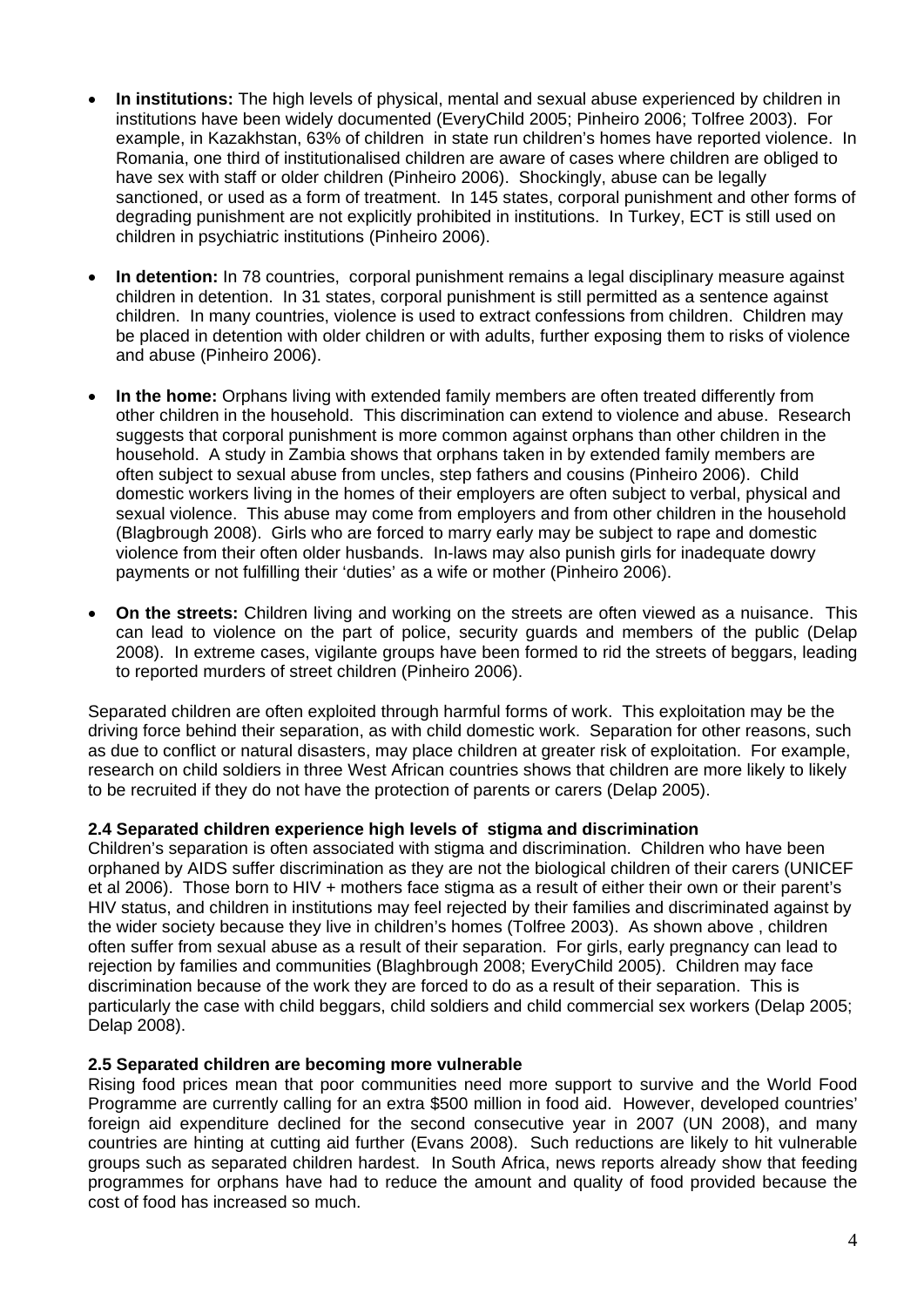### **3 Children's separation: A substantial and growing problem**

In part because of a lack of attention paid to separated children, no one really knows how many separated boys and girls there are in the world today. However, some estimates of the more common and widely recognised forms of separation highlight the enormity of the problem:

- In Sub-Saharan Africa in 2005, 12% of the child population were orphans; that is 48.3 million children, including **9.1 million 'double orphans' who have lost both parents** (UNICEF et al 2006). Although many of these children are taken in by extended families, evidence suggests that orphans often lack proper parental care as they face discrimination and abuse in their new homes (Pinheiro 2006).
- There are an **estimated 8 million children in institutionalised care across the world** (Pinheiro 2006).
- Many believe that global estimates of **1 million children in detention** (UNICEF 2007) underestimate the extent of this problem. In the US alone, 600,000 teen-ages spend time in detention every year (Pinheiro 2006).
- Around **1.2 million children are trafficked** each year (ILO 2006)
- Millions of girls work as child domestic workers, often living apart from their families. In Dhaka, Bangladesh alone there are around 300,000 child domestic workers (ILO-IPEC 2007).
- Around 10% of the estimated **100-150 million street children** across the world have made the streets the home (Consortium for Street Children 2006; UN Violence Study).
- **82 million girls now aged between 10-17 years will marry before 18**, with many going to live with their husbands family (Pinheiro 2006)
- More than half a million children (at least one fifth of the child population) were deprived of parental care as a result of the Rwanda genocide. Up to 1,500 children who survived the earthquake in Bam, Iran in 2003 lost their parents (UNICEF and International Social Services 2004). After the tsunami, Save the Children registered over 7000 separated children (Save the Children UK website).

These estimates suggests that there are millions of separated boys and girls in both industrialised and developing countries. Alarmingly a number of current global trends suggest that the already vast number of separated children is likely to grow in the coming years.

**3.1 Slow progress towards Millennium Development Goals will lead to more separated children**  Reports at the mid-way point for achieving the Millennium Development Goals (MDGs) highlight much important progress, but also many areas of concern. Slow progress towards some of the key targets will increase the number of separated children globally. For example:

- The proportion of people in sub-Saharan African living on less than \$1 per day is unlikely to be reduced by the target of one half by 2015 (UN 2008). In Africa, as elsewhere in the world, poverty is major factor behind children's separation. For example, poverty interacts with abuse, neglect and violence in the home to push children away from their families and into institutional care (EveryChild 2005; Meintjes et al 2007 and Tolfree 2003). Girls and boys are often trafficked, or sent to work as domestic workers because families don't have enough to feed them (Blagbrough 2008; Dottridge 2004).
- Several indicators suggest that targets on gender parity are not being met across the world (UN 2008). Separation often stems from unequal power relations in and outside the home. For example, beliefs about appropriate roles for girls and their powerlessness within the family leave many vulnerable to early marriage and domestic service.
- More than 500,000 prospective mothers die annually in childbirth or through complications in pregnancy each year, leaving many children without their mothers (UN 2008). Evidence suggests that children who have lost their mothers are even more vulnerable than those who have lost their fathers (UNICEF et al 2006).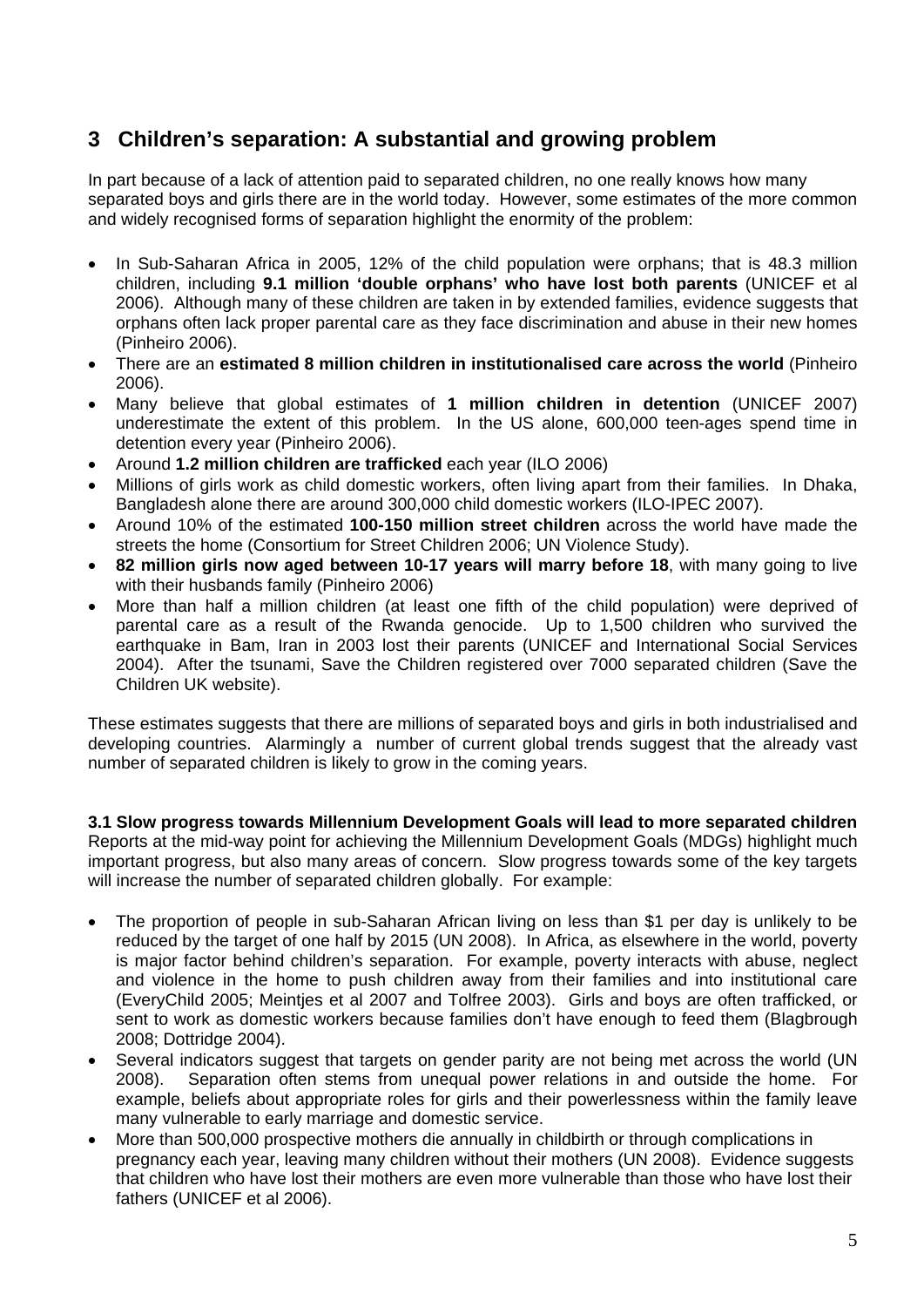Carbon dioxide emissions have continued to increase (UN 2008). Global warming will enhance children's vulnerability to separation in a number of ways. For example, increases in diseases and malnutrition due to rising temperatures and water and food shortages will increase parental morbidity and mortality. Rising poverty and the need to develop new survival strategies will push children out of school and into work. The chaos and loss of life created by natural disasters will lead to many children loosing contact with their families. After the Asian tsunami, WHO expressed concern at an increase in child trafficking in the region since so many children had lost their mothers (UNICEF 2008).

Even where progress is now being made towards achieving the MDGs, evidence shows that past slow progress will leave a lasting legacy for children. Reports show a significant fall in HIV and AIDS infection and death rates (UN 2008). However, the delay between infection and death means that the number of orphans is still set to rise to 53.1 million by 2010 (UNICEF et al 2006). Many are concerned that communities will not be able to cope with the care of growing numbers of orphans, leading to increasing institutionalisation (Pinheiro 2006; UNICEF et al 2006).

#### **3.2 Rising commodity prices and global recession makes children more vulnerable to separation**

The combination of rising commodity prices and global recession is having a devastating impact on the world's poor (Evans 2008; Save the Children 2008; Ravillion 2008). The World Bank estimates that world food prices have gone up by 83% in the last 3 years (cited in Evans 2008). To place these figures in context, in one region of Ethiopia it took 60% of family income to buy the 25% of annual food needs not covered by the annual harvest in 2001. By April 2008, the same proportion of income only covered 7% of food needs (Save the Children 2008). As shown above, sending children away to work or to institutions is a survival strategy used by many poor families in times of need. A worsening economic situation can also lead to adult ill-health and death and children's removal from school (Save the Children 2008), both of which leave children more vulnerable to separation from their families. For example, it has been shown that education reduces children's vulnerability to trafficking by giving them an alternative to exploitative forms of work and the skills and confidence to negotiate with would-be traffickers (Dotteridge 2004).

#### **3.3 Inadequate protection against violence, abuse and neglect will increase the number of separated children**

Two major global reports have pointed towards a continued failure to adequately protect children from violence, abuse and neglect (Ban Ki-Moon 2007; Pinheiro 2006). The UN study on violence against children highlights the pervasive nature of violence in children's lives, affecting girls and boys in developing and industrialised nations, and in all areas of their lives, including homes, schools, and workplaces (Pinheiro 2006). A recent review of progress against the MDGs and goals made at the UN Special Session for Children in 2002 shows serious failings in efforts to protect children against abuse, exploitation and violence (Ban Ki-Moon 2007). EveryChild's own experience has shown that such failings are a major reason behind children's separation. Research suggests that violence or abuse within the home is often a driving force behind children's entry into institutions. For example, in South Africa many staff in children's homes report that being an orphan in itself is usually not enough to push children into residential care. In most cases, children have also experienced violence abuse, or neglect at the hands of their carers (Meintjes et al 2007). This is reflected by research elsewhere in the world (Pinheiro 2006). In Peru, violence and child mistreatment are precipitating factors in 73% of cases of children migrating to the streets (Pinheiro 2006).

The impact of violence, abuse and neglect on children's separation is compounded by inadequate or inappropriate child protection policies in many countries. Particularly common failings likely to lead to an increase in children's separation include:

 **A continued reliance on institutional care**: Despite widespread global recognition of the risks associated with residential care, many countries continue to rely on children's homes for the care and protection of children. In Central and Eastern Europe and the former Soviet Union, where such care has traditionally been most widely used, evidence suggests that far from falling in the post-communism era, there was an initial rise in the proportion of children in institutions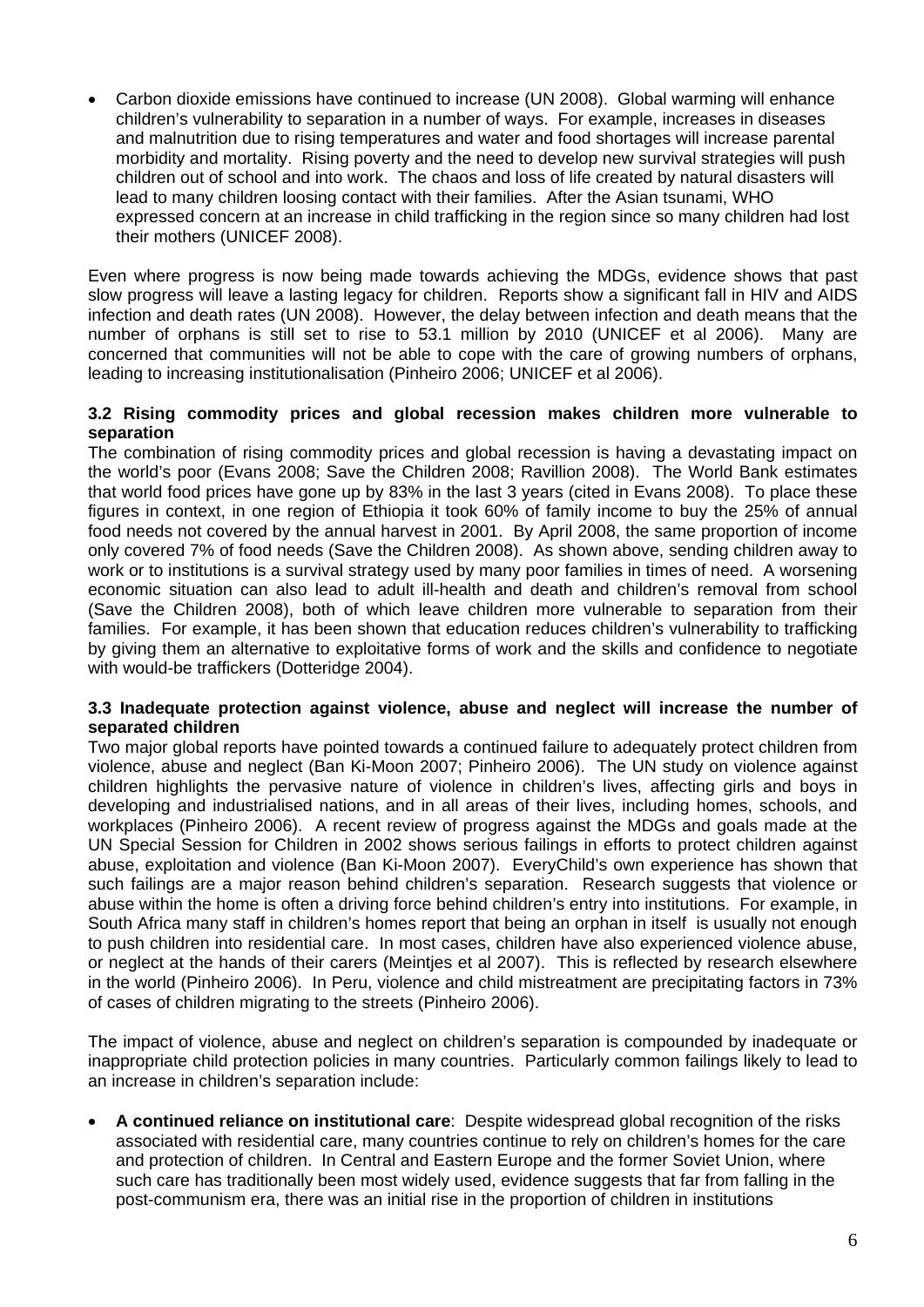(EveryChild 2005). In Africa, there is growing concern about the burgeoning number of orphanages being established by often well meaning private donors and faith-based organisations to meet the perceived needs of children affected by HIV and AIDS (Pinheiro 2006).

 **The widespread use of child detention**: Child detention is still widely used in most parts of the world, with often limited efforts made to find alternatives ways of addressing youth crime. In some countries, public concern about delinquency has increased pressure on governments to widen the use of detention. For example, in England and Wales, the number of children sentenced to penal custody increased by 90% between 1994 and 2004 (Pinheiro 2006).

### **4 Children's separation has wider implications for the ability to meet development goals**

Aside from having a devastating impact on children's lives, the evidence presented above suggests that separation also has wider ramifications for efforts to achieve the MDGs. The Box below summarises the effect of separation on reaching the MDGs, and the impact of progress in achieving the MDGs on the numbers of separated children.

| The relationship between the MDGs and children's separation from their parents and carers |                                                                                                                                                                                               |                                                                                                                                                |
|-------------------------------------------------------------------------------------------|-----------------------------------------------------------------------------------------------------------------------------------------------------------------------------------------------|------------------------------------------------------------------------------------------------------------------------------------------------|
| <b>MDG</b>                                                                                | The impact of separation on the MDGs                                                                                                                                                          | The impact of the MDGs on separation                                                                                                           |
| Eradicate extreme<br>poverty and hunger                                                   | Separated children are more<br>$\bullet$<br>vulnerable to malnutrition<br>Damage to education and child<br>$\bullet$<br>development caused by separation<br>may lead to poverty in adult-hood | Poverty is a major driving force<br>behind children's separation                                                                               |
| Achieve universal<br>primary education                                                    | Separation prevents children from<br>attending school                                                                                                                                         | Education reduces children's<br>vulnerability to many forms of<br>separation e.g. trafficking                                                  |
| Promote gender equity<br>and empower women                                                | Separation can perpetuate gender<br>inequity by, for example, denying<br>girls a right to an education                                                                                        | The powerlessness of girls leaves<br>them vulnerable separation through<br>early marriage, domestic work or<br>trafficking.                    |
| Reduce child mortality                                                                    | Young children are more likely to die<br>$\bullet$<br>if they don't live with their mothers                                                                                                   |                                                                                                                                                |
| Improve maternal<br>health                                                                | Separated children are often<br>exposed to early sexual activity and<br>consequent early pregnancy with<br>associated higher risks to maternal<br>health.                                     | High rates of death during pregnancy<br>and child birth deny many children a<br>mother.                                                        |
| Combat HIV/AIDS,<br>malaria and other<br>diseases                                         | Many separated boys and girls,<br>including trafficked children, children<br>living on the streets, and orphaned<br>children, are at higher risk of HIV<br>infection.                         | HIV/AIDS, and other diseases have<br>left many girls and boys without one<br>or both of their parents.                                         |
| Ensure environmental<br>sustainability                                                    |                                                                                                                                                                                               | A future increase in natural disasters<br>$\bullet$<br>as a result of global warming will lead<br>to more separated children in the<br>future. |
| Develop a global<br>partnership for<br>development                                        |                                                                                                                                                                                               | Reduced aid flows increases the<br>vulnerability of separated children                                                                         |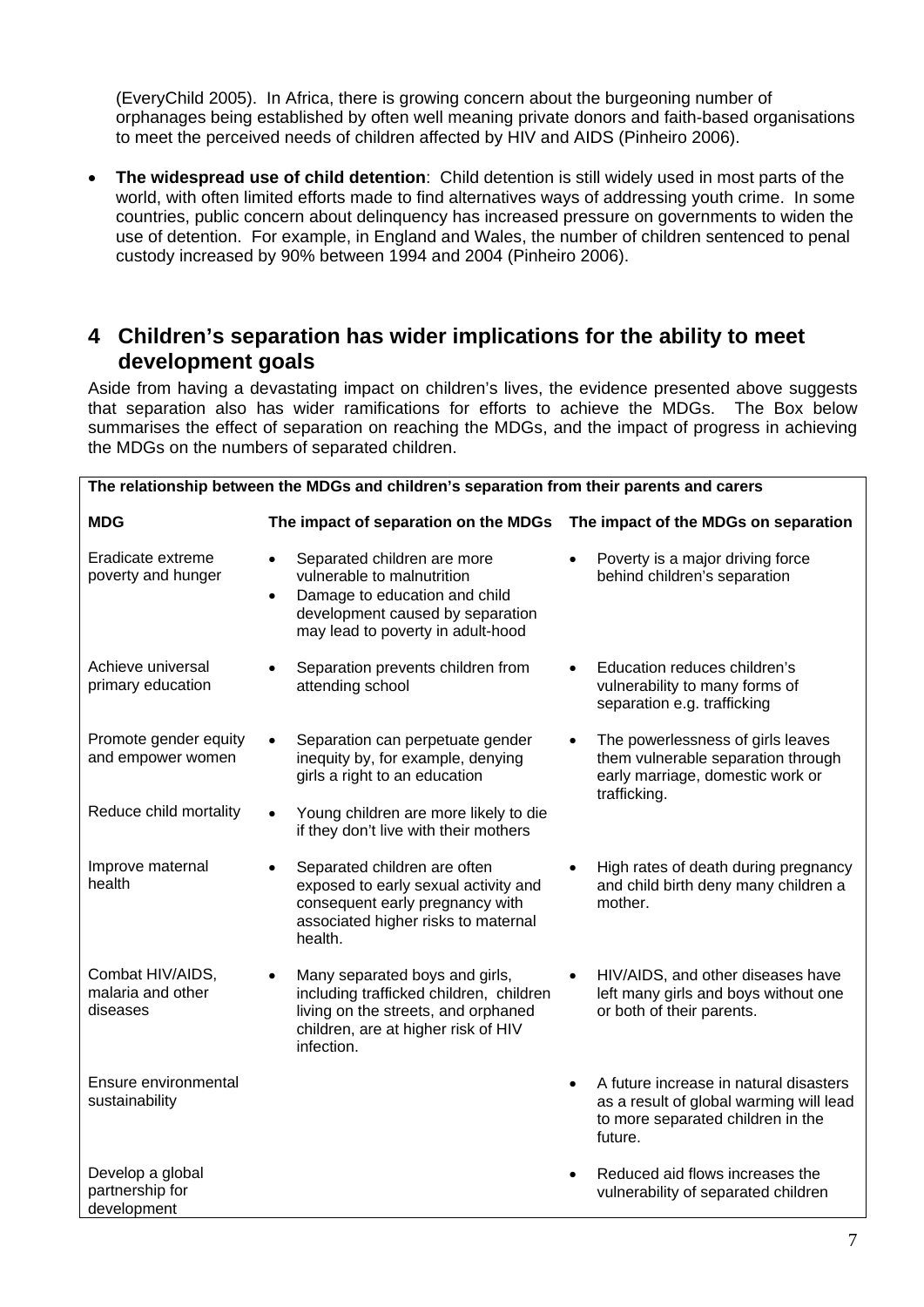### **5. Initial policy recommendations**

The findings presented in this paper suggest that any development agency concerned with child rights or meeting the Millennium Development Goals must consider children's separation in their work. EveryChild's extensive experience of working with separated children suggests that work to address children's separation must take place in three areas.

### **Prevent children's separation**

- Target children vulnerable to separation through poverty reduction strategies and education sector plans.
- Work with governments to reduce the number of children in detention and institutional care.
- Include strategies to prevent child separation in emergency or response plans.
- Support families and work to reduce violence, abuse and neglect in the home.

### **Protect separated children:**

- Ensure that separated children are able to access quality education and health services, including sexual and reproductive health.
- Target food aid to separated children.
- Develop advocacy programmes to reduce the stigma and discrimination faced by many separated children.
- Work to protect separated children from violence and abuse in institutions, homes, workplaces, and on the streets.

### **Re-integrate separated children with their families and communities:**

- Work with governments to remove children from institutions, either through supporting families to care for these children, or, where this is not possible, through alternative family based care.
- Encourage communities to accept and support formerly separated children.

**To support these efforts, EveryChild calls on the UK's Department for International Development to devote some of its substantial support to development research towards major analysis of the extent, causes and consequences of children's separation.** 

> **EveryChild** November 2008